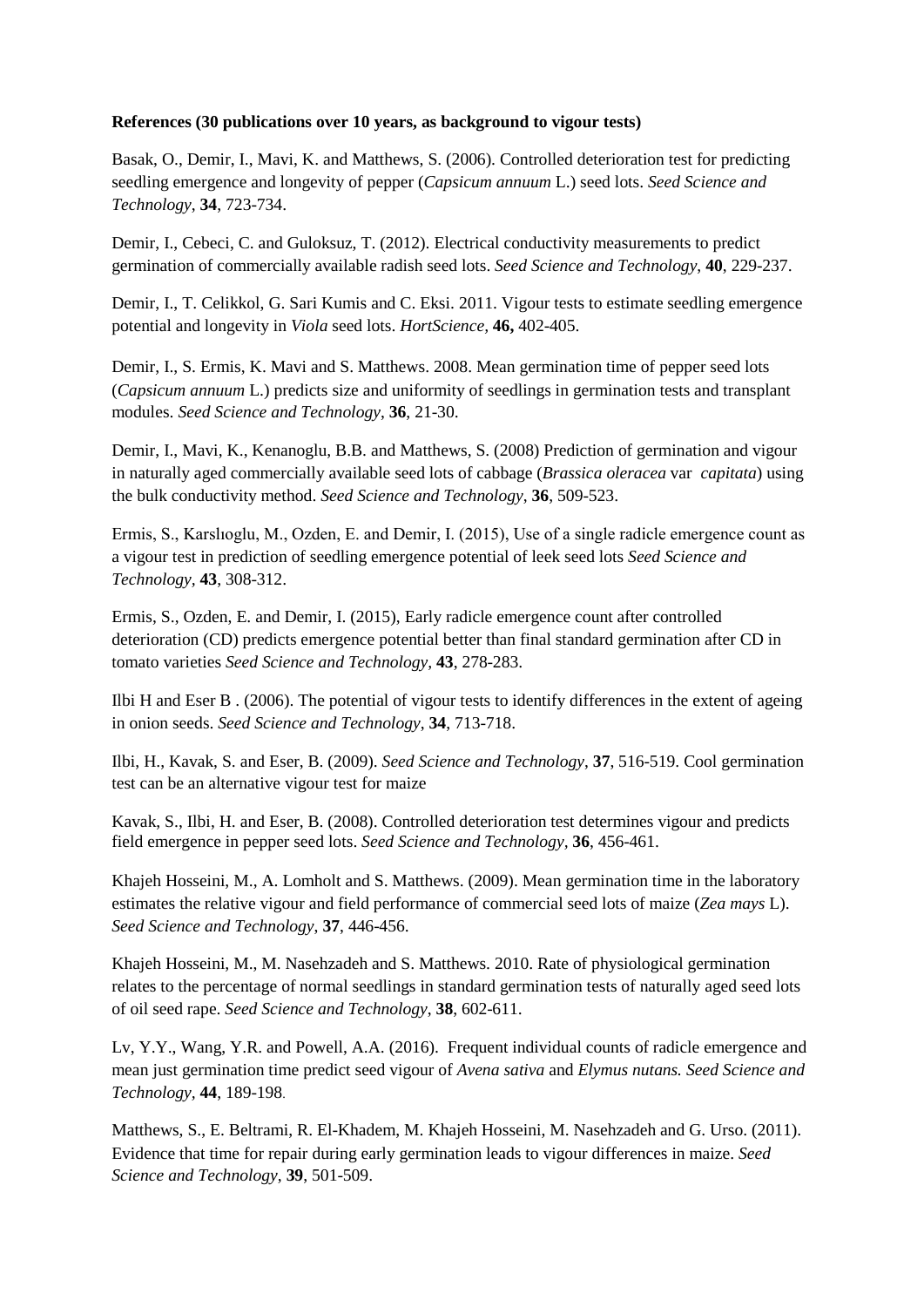Matthews, S., Demir, I., Celikkol, T., Kenanoglu, B.B. and Mavi, K. (2009), Vigour tests for cabbage seeds using electrical conductivity and controlled deterioration to estimate relative emergence in transplant modules. *Seed Science and Technology,* **37**, 736-746

Matthews, S., R. El-Khadem, E. Casarini, M. Khajeh Hosseini, M. Nasehzadeh and M.-H. Wagner. 2010. Rate of physiological germination compared with the cold test and accelerated ageing as a repeatable vigour test for maize (*Zea mays*). *Seed Science and Technology*, **38**, 379-389.

Matthews, S. and Khajeh-Hosseini, M. (2006). Mean germination time as an indicator of emergence performance in soil of seed lots of maize (*Zea mays*) *Seed Science and Technology*, **34**, 361-369.

Matthews, S. and Khajeh Hosseini, M. 2007. Length of the lag period of germination and metabolic repair explain vigour differences in seed lots of maize (*Zea mays*). *Seed Science and Technology*, **35**, 200-212.

Matthews, S., Noli, E., Demir, I., Khajeh-Hosseini, M. and Wagner, M-H. (2012). Evaluation of seed quality: from physiology to international standardisation. *Seed Science Research*, **22**, S69-S73.

Matthews, S. and Powell, A.A. (2011). Towards automated single counts of radicle emergence to predict seed and seedling vigour**.** *Seed Testing International*, **142,** 44-48.

Matthews, S., Wagner M.-H, Ratzenboeck A., Khajeh Hosseini M., Casarini E., El-Khadem R., Yakhlifi M.and Powell A.A.. (2011). Early counts of radicle emergence during germination as a repeatable and reproducible vigour test for maize. *Seed Testing International*, **141**, 39-45.

Matthews S., Wagner M.-H., Kerr L., McLaren G. and Powell A.A. (2012). Automated determination of germination time courses by image capture and early counts of radicle emergence lead to a new vigour test for winter oilseed rape (*Brassica napus*) *Seed Science and Technology,* **40**, 413-424.

Mavi, K., Demir, I. and Matthews, S. (2010). Mean germination time estimates the relative emergence of seed lots of three cucurbit crops under stress conditions. *Seed Science and Technology*, **38**, 14-25.

Mavi, K., Mavi, F., Demir, I. and Matthews, S. (2014). Electrical conductivity of seed soak water predicts seedling emergence and seed storage potential in commercial seed lots of radish. *Seed Science and Technology*, **42**, 76-86.

Mériaux B., Wagner M.- H., Ducournau S., Ladonne F., Fougereux J.- A. (2007). Using sodium chloride saturated solution to standardize accelerated ageing test for wheat seeds. *Seed Science and Technology* **35**, 722-732.

Mirdad Z, Powell, A.A. and Matthews, S. (2006). Prediction of germination in artificially aged seeds of *Brassica* spp. using the bulk conductivity test. *Seed Science and Technology*, **34**, 273-286.

Noli, E., Casarini, G., Urso, G. and Conti, S. (2008). Suitability of three vigour test procedures to predict field performance of early sown maize seed. *Seed Science and Technology,* **36**, 168-176.

Noli E, Beltrami E, Casarini E, Urso G, Conti S (2010) Reliability of early and final counts in cold and cool germination tests for predicting maize seed vigour. *Italian Journal of Agronomy*, **4**, 383–391.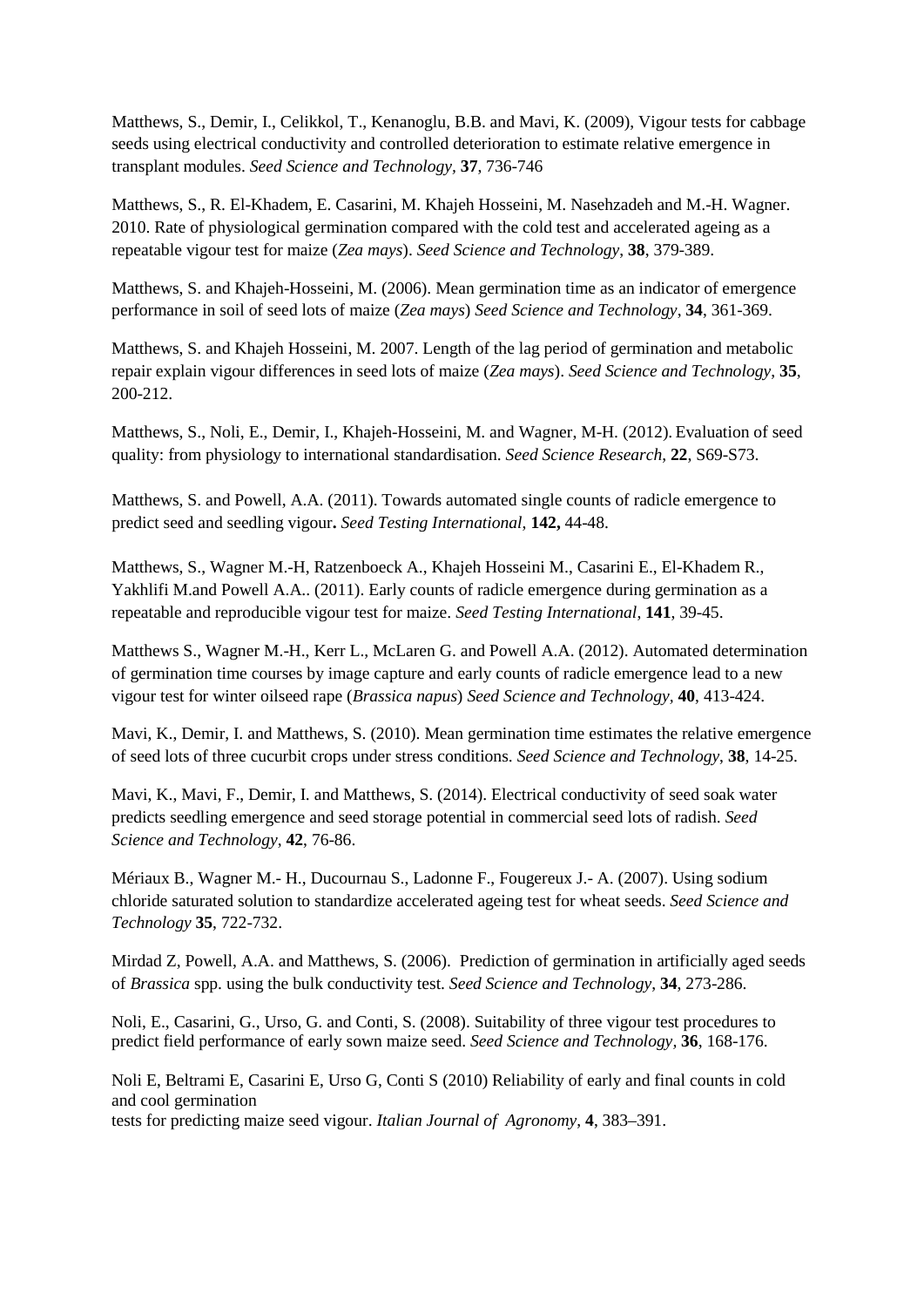Powell, A.A. and Matthews, S. (2012).Seed aging/repair hypothesis leads to new testing methods**.**  *Seed Technology*, **34**, 15-25

Wagner M.H. and Ducournau S. (2007). Conductivity testing for oilseed rape seeds. *Seed Testing International*, **133**, 40-41.

In addition, although not vigour, its basis has arisen out of vigour work

Mavi, K., Powell, A.A. and Matthews, S. (2016). Rate of radicle emergence and leakage of electrolytes provide quick predictions of percentage normal seedlings in standard germination tests of radish (*Raphanus sativus*). *Seed Science and Technology*, **44**, *in press.*

## **Validation reports (11 in 10 years: in chronological order to show progress in vigour test method development)**

All can be found at http://www.seedtest.org/en/method-validation-reports-content---1--1256.html

Powell, A.A. (2006). Proposal for the addition of *Phaseolus vulgaris* as a species to which the conductivity test for seed vigour can be applied**.**

Powell, A.A. (2008). Evaluation of the controlled deterioration test as a repeatable and reproducible vigour test for Brassica species

Powell, A.A (2009). Proposal for the addition of *Glycine max* as a species to which the conductivity test for seed vigour can be applied.

Matthews S., Wagner M-H., Ratzenboeck, A., Khajeh-Hosseini, M., Casarini, E.,El-Khadem, El Yakhlifi, M. and Powell, A.A.(2011). Evaluation of early counts of radicle emergence during germination as a repeatable and reproducible vigour test for maize

Khajeh-Hosseini. M., Gallo, H. and Ilbi, H. (2014). Proposal for the addition of *Cicer arietinum* (Kabuli type) as a species to which the conductivity test for seed vigour can be applied.

Powell, A.A., Matthews, S., Kerr, L., McLaren, G. and Wagner M-H. (2014) Early counts of radicle emergence as a vigour test for oil seed rape.

Gallo, C.; França-Neto, J.B; Arango, M.; Gonzalez, S.; Francomano, V.; Carracedo, C.; Costa, O.; Alves, R.; Craviotto, R. (2016). Proposal for the addition of tetrazolium method as a vigour test for *Glycine max* seeds. *http://www.seedtest.org/upload/cms/user/OGM16-06-Method-Validation-Reportsfor-Rules-2017.pdf.*

Powell, A.A. and Mavi, K. (2016). Application of the electrical conductivity test to radish seed (*Raphanus sativus*). Method validation report, International Seed Testing Association. *http://www.seedtest.org/upload/cms/user/OGM16-06-Method-Validation-Reports-for-Rules-2017.pdf*

Powell, A.A. and Mavi, K. (2016). Application of the radicle emergence test to radish (*Raphanus sativus*) seed). Method validation report, International Seed Testing Association. *http://www.seedtest.org/upload/cms/user/OGM16-06-Method-Validation-Reports-for-Rules-2017.pdf*

Wagner M-H., Powell, A.A., Corre, F., McLaren, G., Noli, E., Matthiessen, C. and Ducournau, S. (2016)Alternative method for seed moisture content adjustment in vigour testing, as applied in the CD